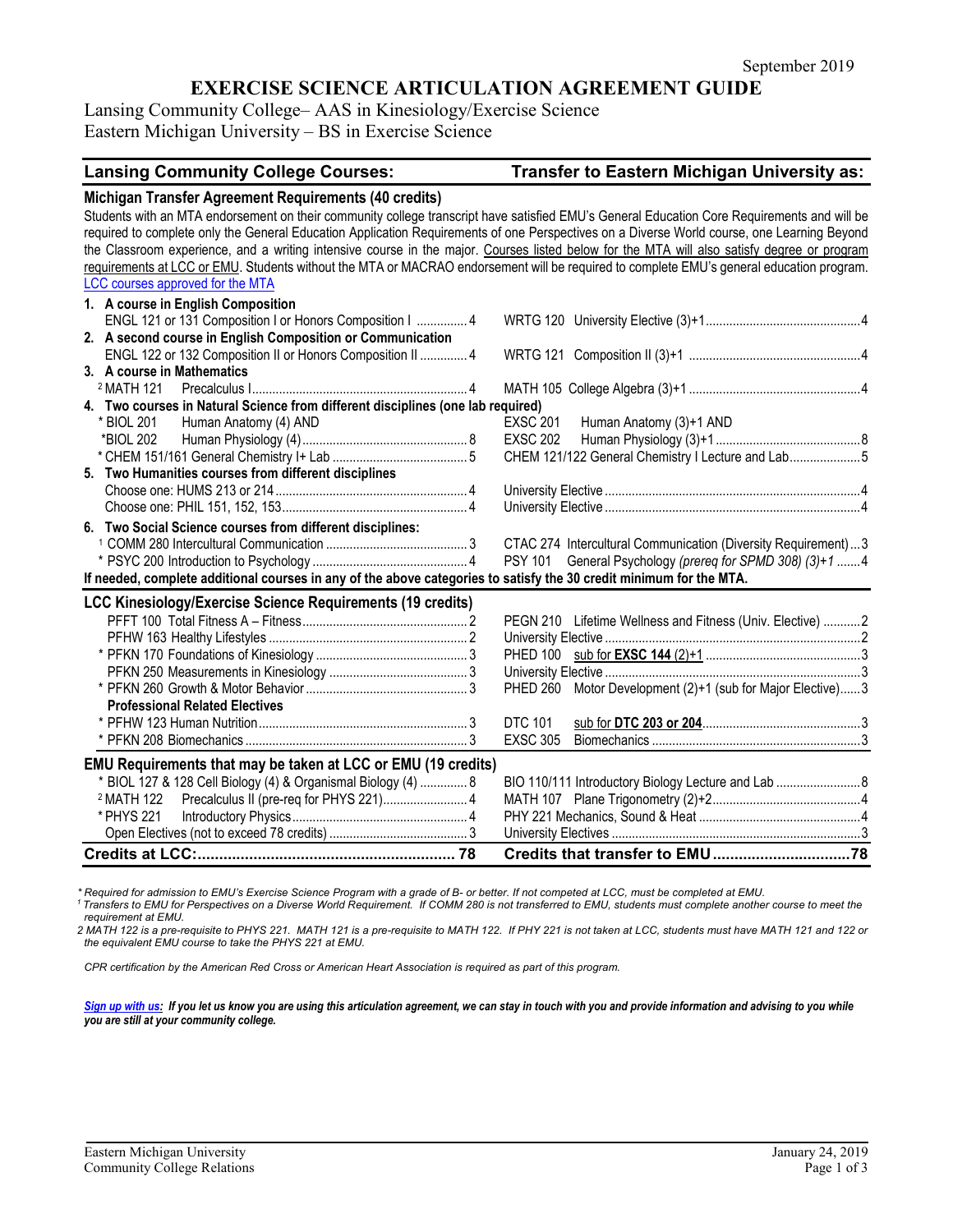# **EXERCISE SCIENCE ARTICULATION AGREEMENT GUIDE**

Lansing Community College– AAS in Kinesiology/Exercise Science Eastern Michigan University – BS in Exercise Science

# **Completion of the Exercise Science**

### **Program at EMU**

# **Major Requirements (46 credits)**

|  | 170 vrturioj   |  |
|--|----------------|--|
|  | $(40$ aradita) |  |

| <b>Required Courses</b> | (40 credits)                                                   |  |
|-------------------------|----------------------------------------------------------------|--|
| <b>EXSC 205</b>         | Measurement & Eval in Exercise Science 3                       |  |
| <b>EXSC 300</b>         |                                                                |  |
| <sup>2</sup> EXSC 330L4 | Practicum in Exercise Science3                                 |  |
| EXSC 380W               | Exercise and Sport Psychology3                                 |  |
| <b>EXSC 405</b>         |                                                                |  |
| <b>EXSC 410</b>         |                                                                |  |
| <b>EXSC 430</b>         | Clinical Exercise Electrocardiography3                         |  |
| <b>EXSC 431W</b>        |                                                                |  |
| <b>EXSC 432</b>         | Exercise Programming & Prescription3                           |  |
| <b>EXSC 433</b>         | Principles of Sport Performance Training.3                     |  |
| <sup>2</sup> EXSC 480L4 | Internship in Exercise Science 8                               |  |
|                         |                                                                |  |
| <b>Elective Courses</b> | (3 credits)                                                    |  |
|                         | Choose 3 credits from courses listed below:                    |  |
| <b>EXSC 407</b>         | Fitness Center Management3                                     |  |
| <b>EXSC 408</b>         | Exercise Epidemiology3                                         |  |
| <b>EXSC 412</b>         |                                                                |  |
| <b>EXSC 415</b>         | Endurance Training and Performance  3<br>Diabetes and Obesity3 |  |
| <b>EXSC 418</b>         | Human Cadaver Laboratory3                                      |  |
| <b>EXSC 419</b>         | Sports Supplements & Ergogenic Aids  3                         |  |
| <b>EXSC 435</b>         |                                                                |  |

#### **University Electives (3 credits)**

EMU requires 124 credits to graduate. Under this agreement, a minimum of 4 elective credits must be completed at EMU. Upper level EXSC courses are recommended.

| Minimum Credits to Graduate: 124 |  |
|----------------------------------|--|

*<sup>1</sup> Course is a pre-candidacy requirement. Must earn "B-" or higher. 2 Satisfies EMU's "Learning Beyond the Classroom" requirement.*

#### **Sample Full Time Sequence**

| <b>Fall Semester Start</b> |  | (13 credits) |
|----------------------------|--|--------------|
|                            |  |              |
|                            |  |              |
|                            |  |              |
|                            |  |              |

#### **Winter (16 credits)**

|                  |                                               | $119$ viverty, |
|------------------|-----------------------------------------------|----------------|
| <b>EXSC 410</b>  | F, W; pre-req EXSC 300 & admitted 4           |                |
| <b>EXSC 430</b>  | F, W; pre-req EXSC 300 & admitted 3           |                |
| <b>EXSC 431W</b> | F, W; pre-req EXSC 300 & admitted 3           |                |
| <b>EXSC 432</b>  | F, W; pre-req EXSC 410 & admitted 3           |                |
| <b>EXSC 433</b>  | F, W; pre-req EXSC 300, EXSC 305 & admitted 3 |                |
| Summer           |                                               | (9 credits)    |
|                  |                                               |                |
|                  |                                               |                |
|                  |                                               |                |
|                  |                                               |                |

#### **Fall Semester (8 credits)**

EXSC 480L4 F,W,S; department permission required............ 8

*This is a sample only. Students must meet with an academic advisor to map course completion at EMU.*